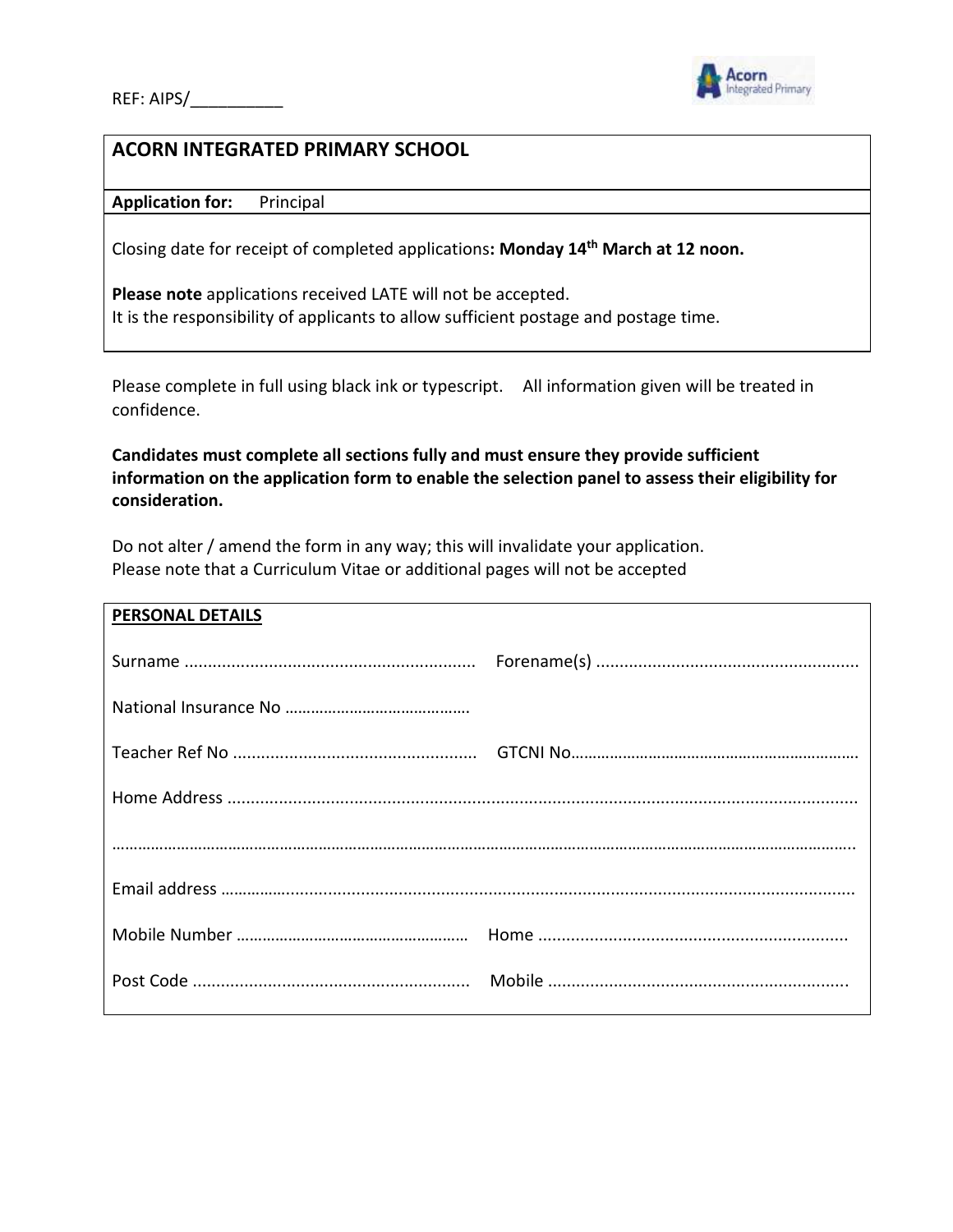

## **PRESENT POSITION**

| School/College |  |
|----------------|--|
|                |  |
|                |  |
|                |  |
|                |  |
|                |  |
|                |  |

## Role / Class / Classes taught since appointment



Leadership Points currently or previously held. Please give full details including dates of the award of such points.

**Current Point**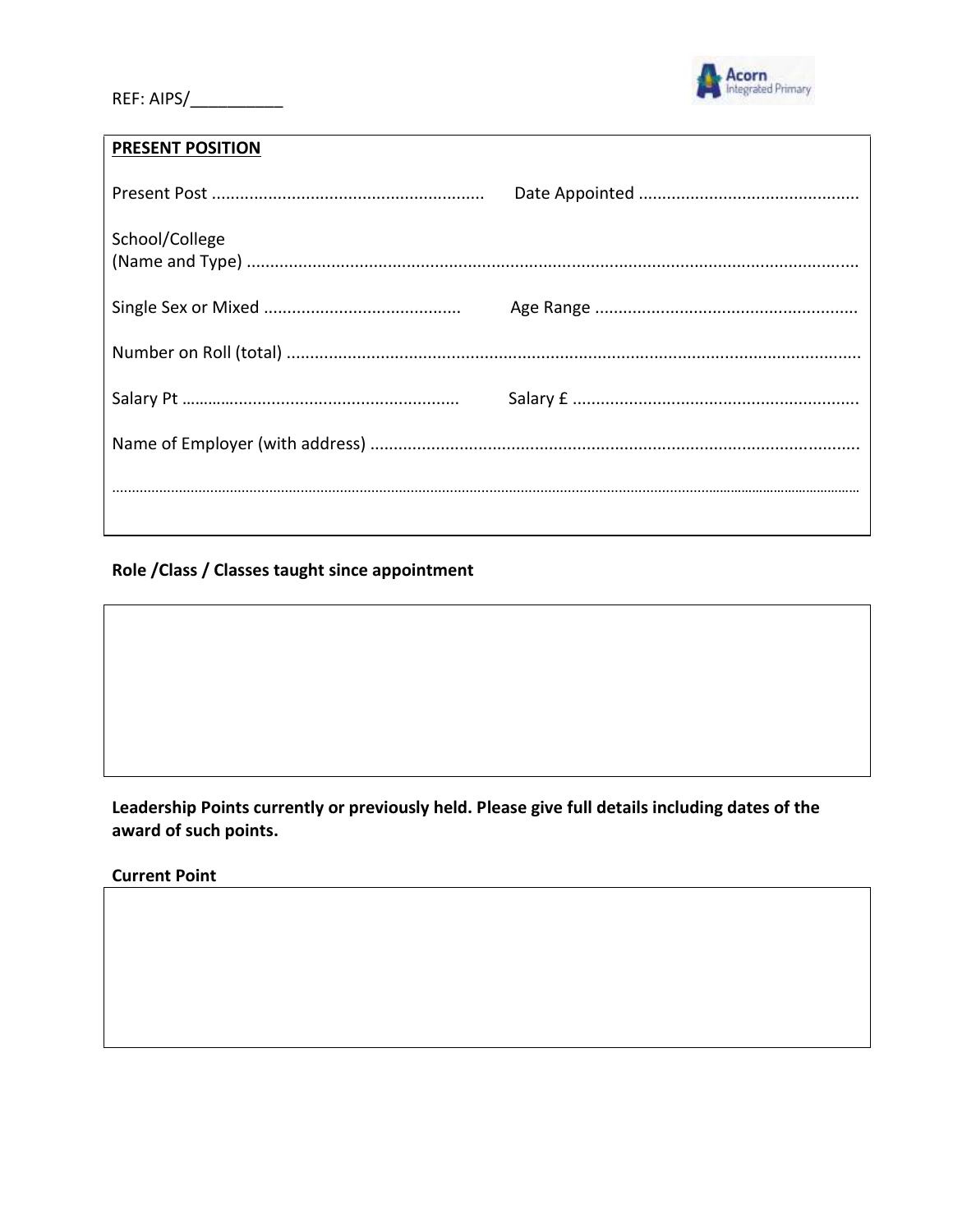

**Notice required to terminate present employment? ……………………………………………………………**

**When are you available to take up the position? ……………………………………………………………**

**Present position is temporary / permanent / full / part time? ………………………………………………..**

### **EDUCATION**

**University / College** (including teacher training)

| University / College<br>attended | Period of attendance | Qualification / degree<br>awarded | Class / division / grade |
|----------------------------------|----------------------|-----------------------------------|--------------------------|
|                                  |                      |                                   |                          |
|                                  |                      |                                   |                          |
|                                  |                      |                                   |                          |
|                                  |                      |                                   |                          |
|                                  |                      |                                   |                          |
|                                  |                      |                                   |                          |

### **Additional Professional Qualifications**

Give details of Post Primary Degrees, Diplomas, Certificates etc. (Include qualifications you consider to be relevant to this post)

| Professional body | Qualification / Membership | Date obtained |
|-------------------|----------------------------|---------------|
|                   | status                     |               |
|                   |                            |               |
|                   |                            |               |
|                   |                            |               |
|                   |                            |               |
|                   |                            |               |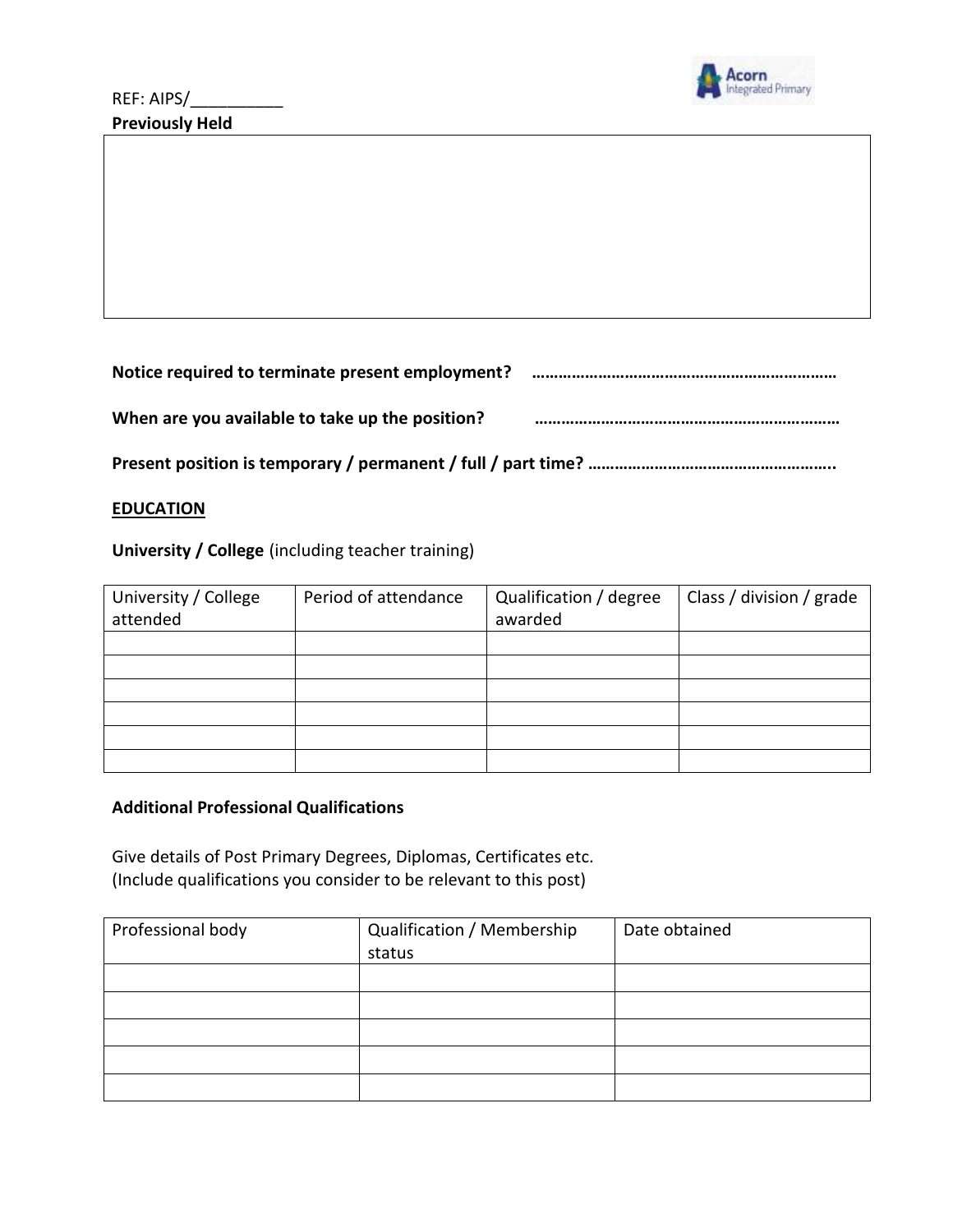

REF: AIPS/\_\_\_\_\_\_\_\_\_\_

### **EMPLOYMENT HISTORY**

(Please list your relevant educational experience in chronological order)

| <b>Dates</b> | <b>School/Educational Setting</b> | Role |
|--------------|-----------------------------------|------|
|              |                                   |      |
|              |                                   |      |
|              |                                   |      |
|              |                                   |      |
|              |                                   |      |
|              |                                   |      |
|              |                                   |      |
|              |                                   |      |
|              |                                   |      |
|              |                                   |      |
|              |                                   |      |
|              |                                   |      |
|              |                                   |      |
|              |                                   |      |
|              |                                   |      |
|              |                                   |      |
|              |                                   |      |
|              |                                   |      |
|              |                                   |      |
|              |                                   |      |
|              |                                   |      |
|              |                                   |      |
|              |                                   |      |
|              |                                   |      |
|              |                                   |      |

**Please note** it is **essential** that the selection panel can clearly establish from the completed grid the actual length of your primary teaching experience. If the total is not clear it will invalidate your application.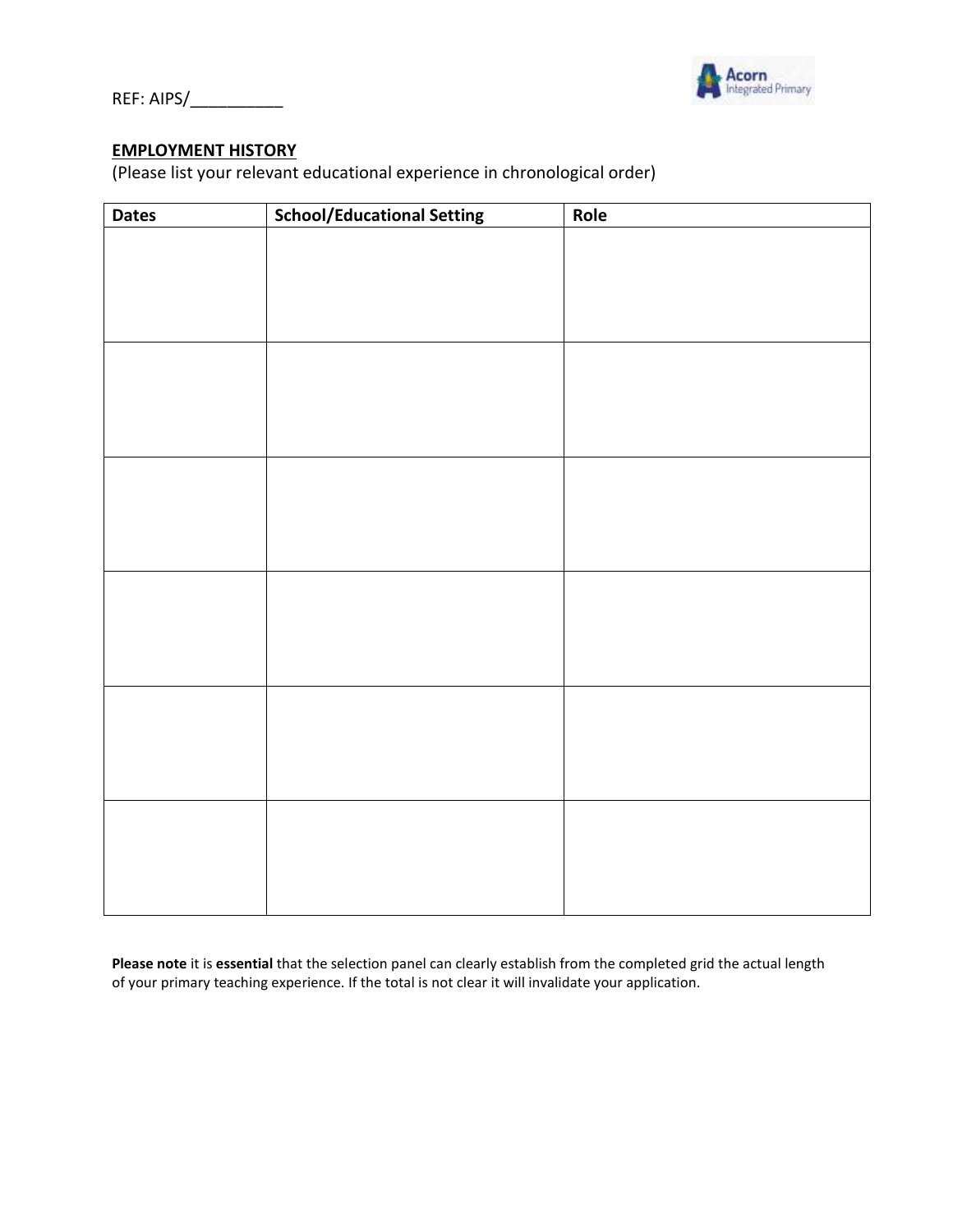

# REF: AIPS/\_\_\_\_\_\_\_\_\_\_

## **IN-SERVICE EDUCATION**

(State any training the last five years, relevant to this post as a participant)

| <b>Dates</b> | Length | <b>Details</b> | Provider |
|--------------|--------|----------------|----------|
|              |        |                |          |
|              |        |                |          |
|              |        |                |          |
|              |        |                |          |
|              |        |                |          |
|              |        |                |          |
|              |        |                |          |
|              |        |                |          |
|              |        |                |          |
|              |        |                |          |
|              |        |                |          |
|              |        |                |          |

## (State any training the last five years, relevant to this post as a leader / contributor)

| <b>Dates</b> | Length | <b>Details</b> | Provider |
|--------------|--------|----------------|----------|
|              |        |                |          |
|              |        |                |          |
|              |        |                |          |
|              |        |                |          |
|              |        |                |          |
|              |        |                |          |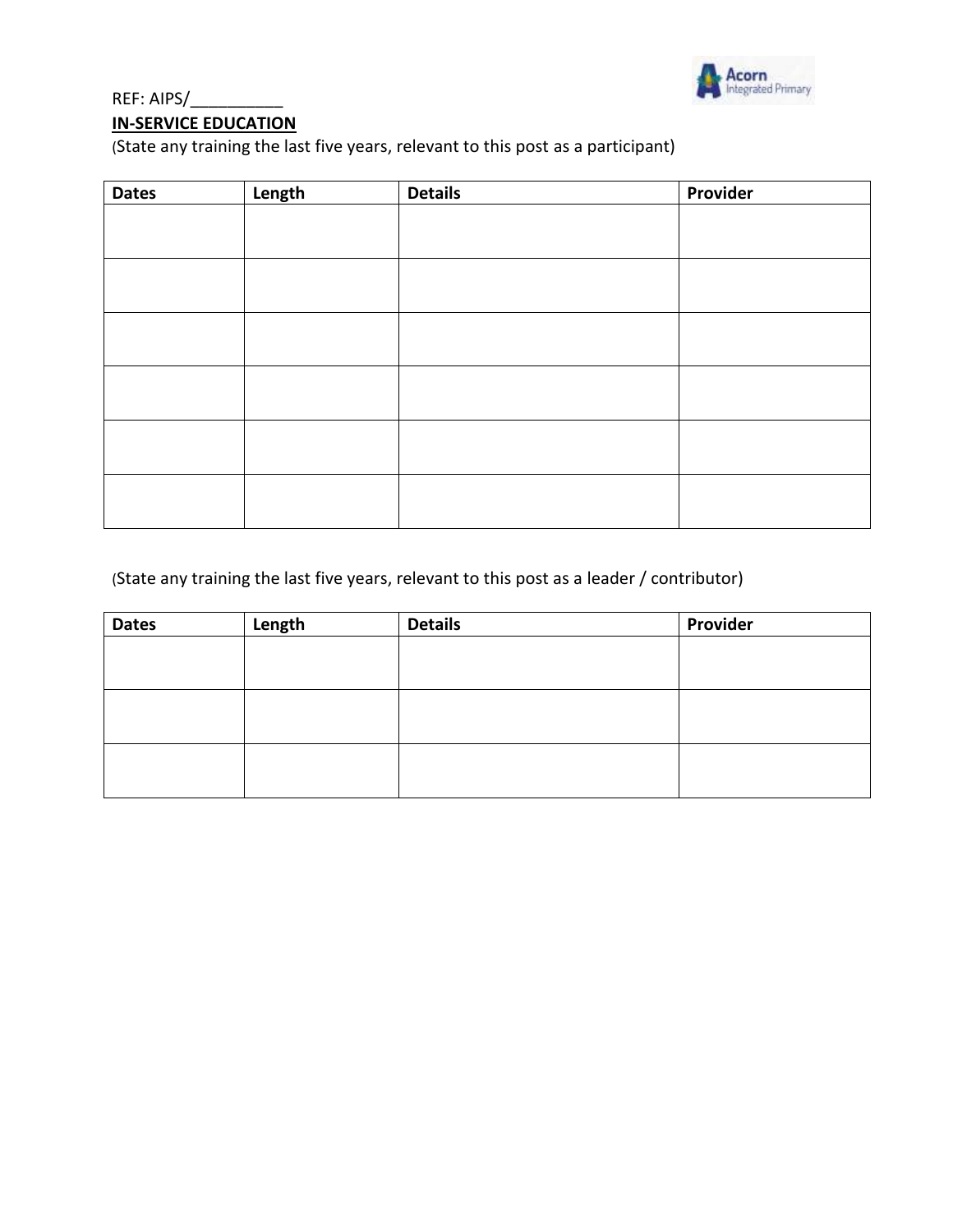

REF: AIPS/\_\_\_\_\_\_\_\_\_\_\_\_

### **SUPPORTING STATEMENT**

In the space provided please outline the knowledge, skills and personal qualities that make you a suitable candidate for Principal of Acorn Integrated Primary School. Your response should not exceed 750 words.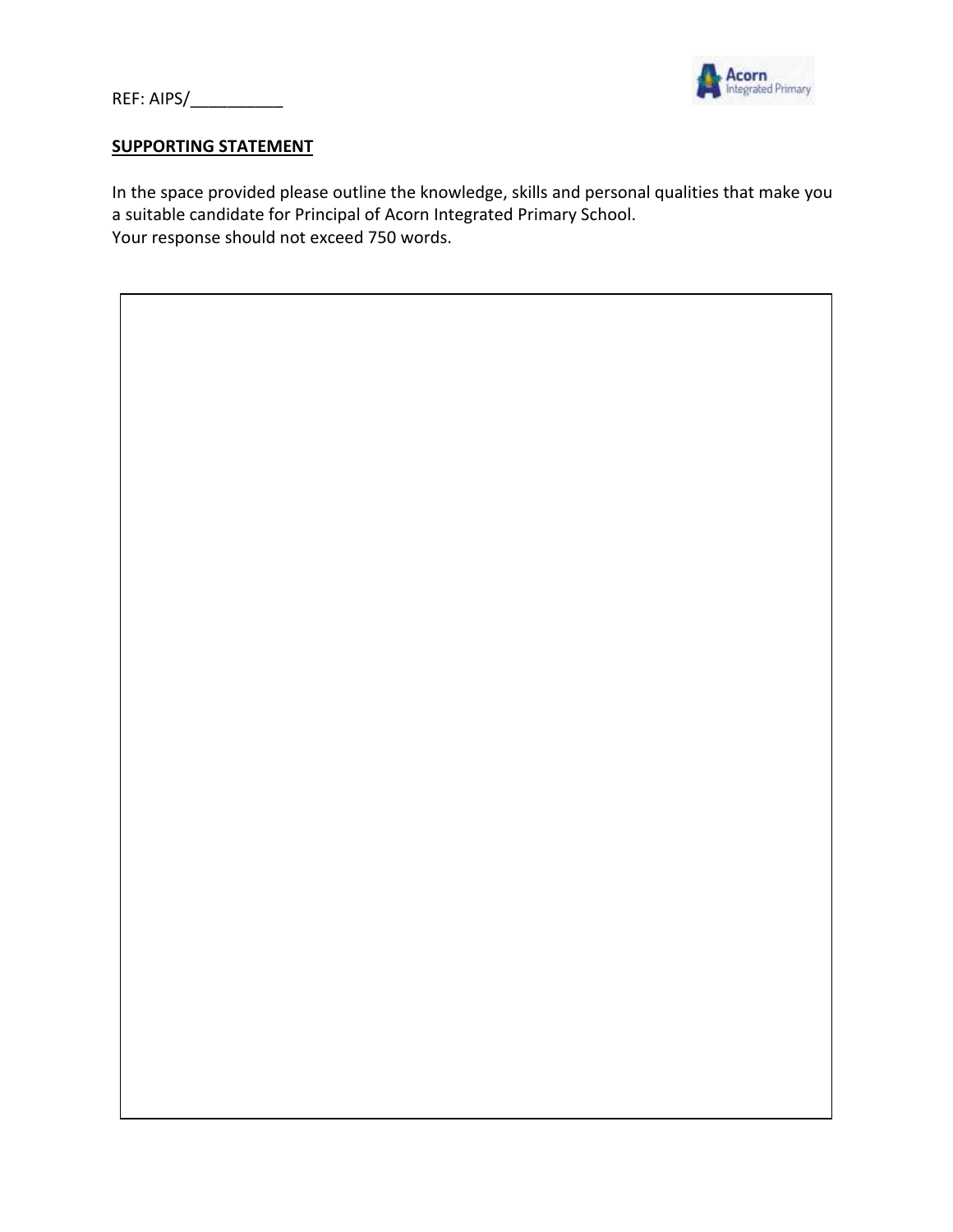REF: AIPS/



### **Child Protection**

**Please note that this post is a 'regulated position' as defined under POCVA (NI) Order 2003 – see guidance notes)**

**Is there any reason as to why you would not be suitable to work with children / young people in a school? If yes, please give details.** 

**Please explain any gaps in your employment history.**

#### **REFERENCES**

**Names of two referees should be supplied. One referee must be from your current or last post working with children or young people.**

**Referees must be senior staff members and be able to comment in a professional capacity.** 

**Character references, testimonials and references from relatives or friends will not be accepted.**

| <b>Name</b> | Occupation /<br>Position | <b>Address</b> | <b>Telephone</b> |
|-------------|--------------------------|----------------|------------------|
|             |                          |                |                  |
|             |                          |                |                  |
|             |                          |                |                  |
|             |                          |                |                  |
|             |                          |                |                  |
|             |                          |                |                  |

**Any person involved in the recruitment process for the post for which you are currently applying cannot act as a referee.**